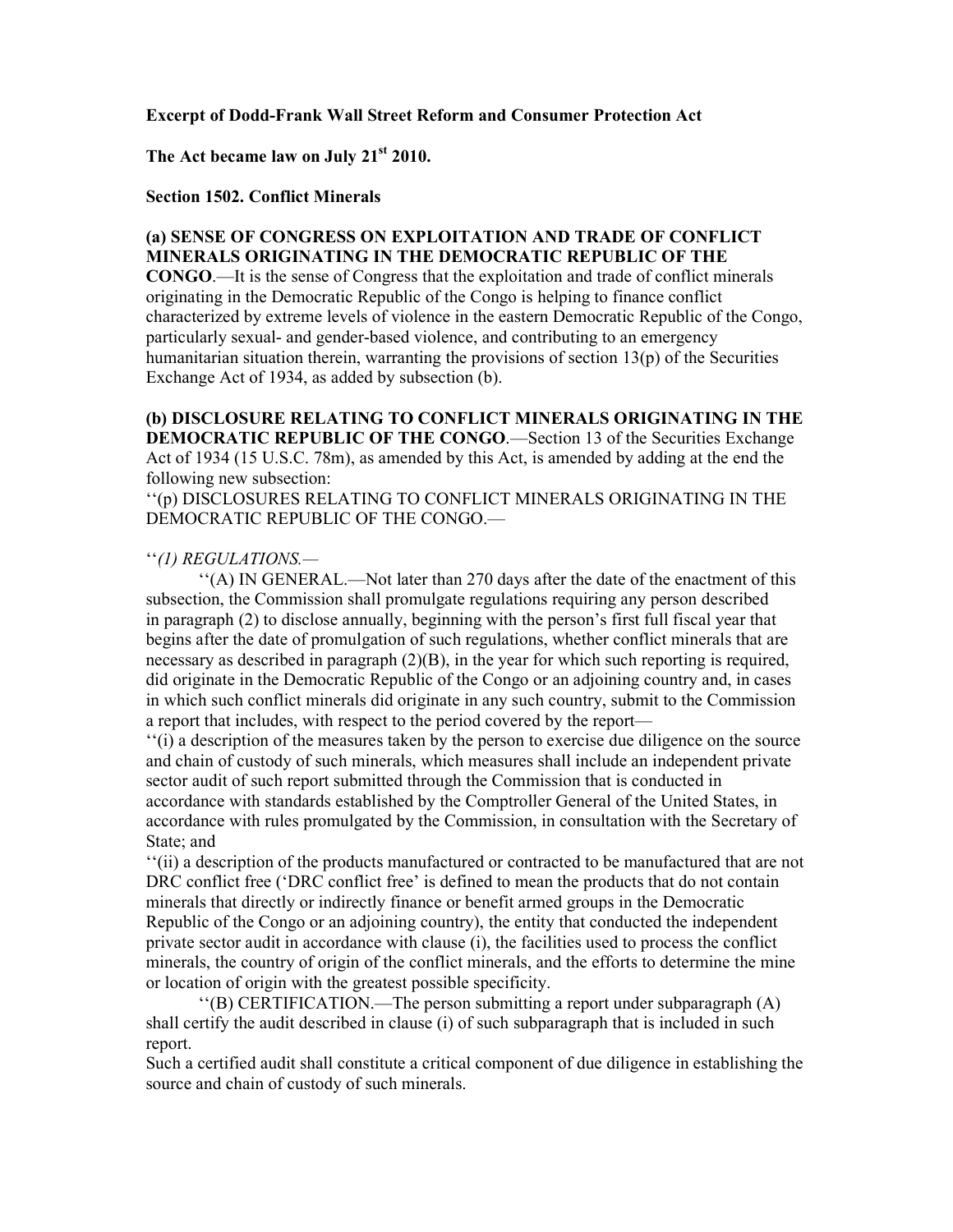''(C) UNRELIABLE DETERMINATION.—If a report required to be submitted by a person under subparagraph (A) relies on a determination of an independent private sector audit, as described under subparagraph  $(A)(i)$ , or other due diligence processes previously determined by the Commission to be unreliable, the report shall not satisfy the requirements of the regulations promulgated under subparagraph  $(A)(i)$ .

''(D) DRC CONFLICT FREE.—For purposes of this paragraph, a product may be labeled as 'DRC conflict free' if the product does not contain conflict minerals that directly or indirectly finance or benefit armed groups in the Democratic Republic of the Congo or an adjoining country.

''(E) INFORMATION AVAILABLE TO THE PUBLIC.—Each person described under paragraph (2) shall make available to the public on the Internet website of such person the information disclosed by such person under subparagraph (A).

*''(2) PERSON DESCRIBED*.—A person is described in this paragraph if—

''(A) the person is required to file reports with the Commission pursuant to paragraph  $(1)(A)$ ; and

''(B) conflict minerals are necessary to the functionality or production of a product manufactured by such person.

*''(3) REVISIONS AND WAIVERS*.—The Commission shall revise or temporarily waive the requirements described in paragraph (1) if the President transmits to the Commission a determination that—

''(A) such revision or waiver is in the national security interest of the United States and the President includes the reasons therefor; and

''(B) establishes a date, not later than 2 years after the initial publication of such exemption, on which such exemption shall expire.

''*(4) TERMINATION OF DISCLOSURE REQUIREMENTS*.—The requirements of paragraph (1) shall terminate on the date on which the President determines and certifies to the appropriate congressional committees, but in no case earlier than the date that is one day after the end of the 5-year period beginning on the date of the enactment of this subsection, that no armed groups continue to be directly involved and benefitting from commercial activity involving conflict minerals.

''*(5) DEFINITIONS*.—For purposes of this subsection, the terms 'adjoining country', 'appropriate congressional committees', 'armed group', and 'conflict mineral' have the meaning given those terms under section 1502 of the Dodd-Frank Wall Street Reform and Consumer Protection Act.''.

# **(c) STRATEGY AND MAP TO ADDRESS LINKAGES BETWEEN CONFLICT MINERALS AND ARMED GROUPS.—**

#### *(1) STRATEGY*.—

(A) IN GENERAL.—Not later than 180 days after the date of the enactment of this Act, the Secretary of State, in consultation with the Administrator of the United States Agency for International Development, shall submit to the appropriate congressional committees a strategy to address the linkages between human rights abuses, armed groups, mining of conflict minerals, and commercial products.

(B) CONTENTS.—The strategy required by subparagraph (A) shall include the following: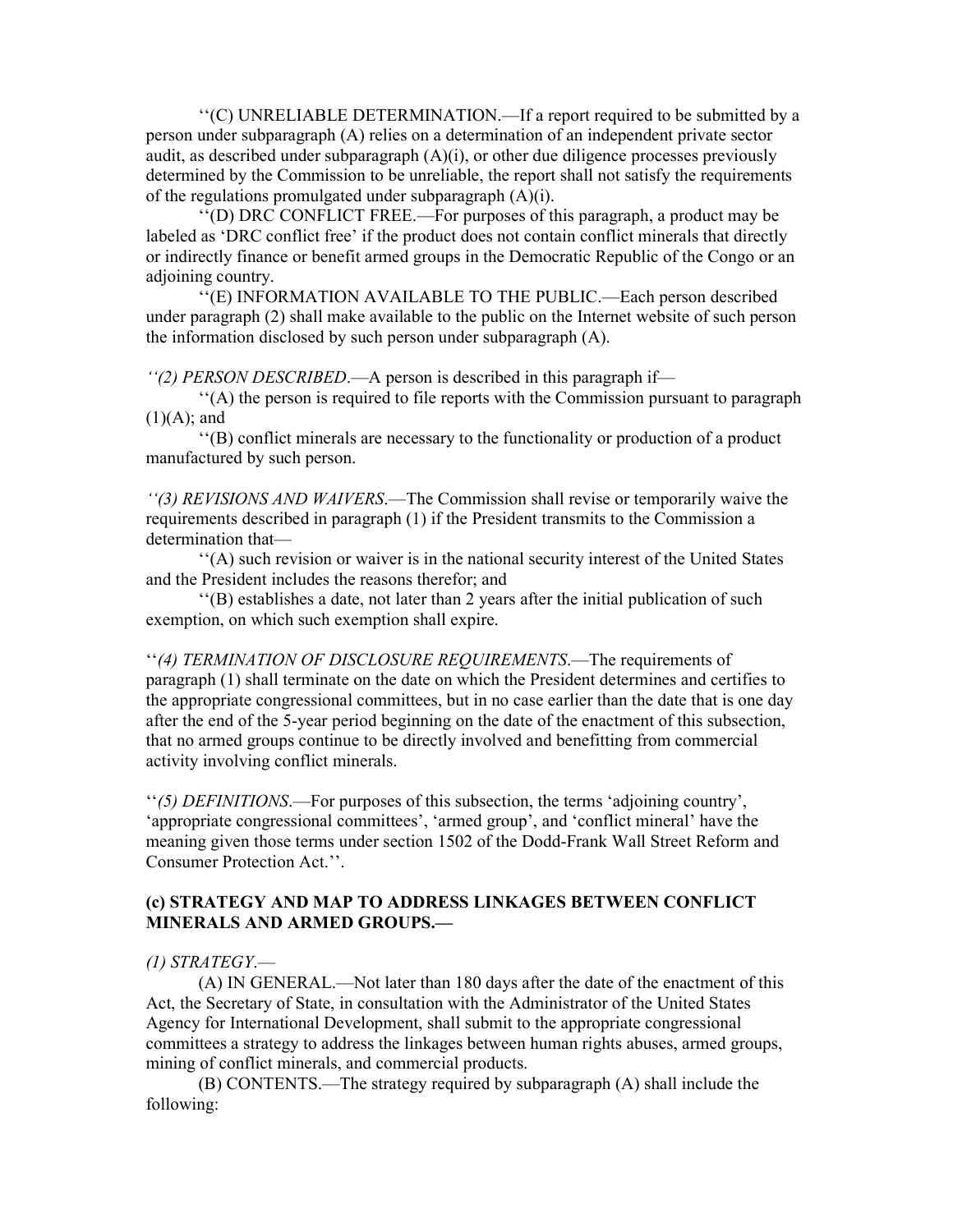(i) A plan to promote peace and security in the Democratic Republic of the Congo by supporting efforts of the Government of the Democratic Republic of the Congo, including the Ministry of Mines and other relevant agencies, adjoining countries, and the international community, in particular the United Nations Group of Experts on the Democratic Republic of Congo, to—

(I) monitor and stop commercial activities involving the natural resources of the Democratic Republic of the Congo that contribute to the activities of armed groups and human rights violations in the Democratic Republic of the Congo; and

(II) develop stronger governance and economic institutions that can facilitate and improve transparency in the cross-border trade involving the natural resources of the Democratic Republic of the Congo to reduce exploitation by armed groups and promote local and regional development.

(ii) A plan to provide guidance to commercial entities seeking to exercise due diligence on and formalize the origin and chain of custody of conflict minerals used in their products and on their suppliers to ensure that conflict minerals used in the products of such suppliers do not directly or indirectly finance armed conflict or result in labor or human rights violations. (iii) A description of punitive measures that could be taken against individuals or entities whose commercial activities are supporting armed groups and human rights violations in the Democratic Republic of the Congo.

# *(2) MAP*.—

(A) IN GENERAL.—Not later than 180 days after the date of the enactment of this Act, the Secretary of State shall, in accordance with the recommendation of the United Nations Group of Experts on the Democratic Republic of the Congo in their December 2008 report—

(i) produce a map of mineral-rich zones, trade routes, and areas under the control of armed groups in the Democratic Republic of the Congo and adjoining countries based on data from multiple sources, including—

(I) the United Nations Group of Experts on the Democratic Republic of the Congo;

(II) the Government of the Democratic Republic of the Congo, the governments of adjoining countries, and the governments of other Member States of the United Nations; and (III) local and international nongovernmental organizations;

(ii) make such map available to the public; and

(iii) provide to the appropriate congressional committees an explanatory note describing the sources of information from which such map is based and the identification, where possible, of the armed groups or other forces in control of the mines depicted.

(B) DESIGNATION.—The map required under subparagraph (A) shall be known as the ''Conflict Minerals Map'', and mines located in areas under the control of armed groups in the Democratic Republic of the Congo and adjoining countries, as depicted on such Conflict Minerals Map, shall be known as ''Conflict Zone Mines''.

(C) UPDATES.—The Secretary of State shall update the map required under subparagraph (A) not less frequently than once every 180 days until the date on which the disclosure requirements under paragraph (1) of section 13(p) of the Securities Exchange Act of 1934, as added by subsection (b), terminate in accordance with the provisions of paragraph  $(4)$  of such section 13(p).

(D) PUBLICATION IN FEDERAL REGISTER.—The Secretary of State shall add minerals to the list of minerals in the definition of conflict minerals under section 1502, as appropriate. The Secretary shall publish in the Federal Register notice of intent to declare a mineral as a conflict mineral included in such definition not later than one year before such declaration.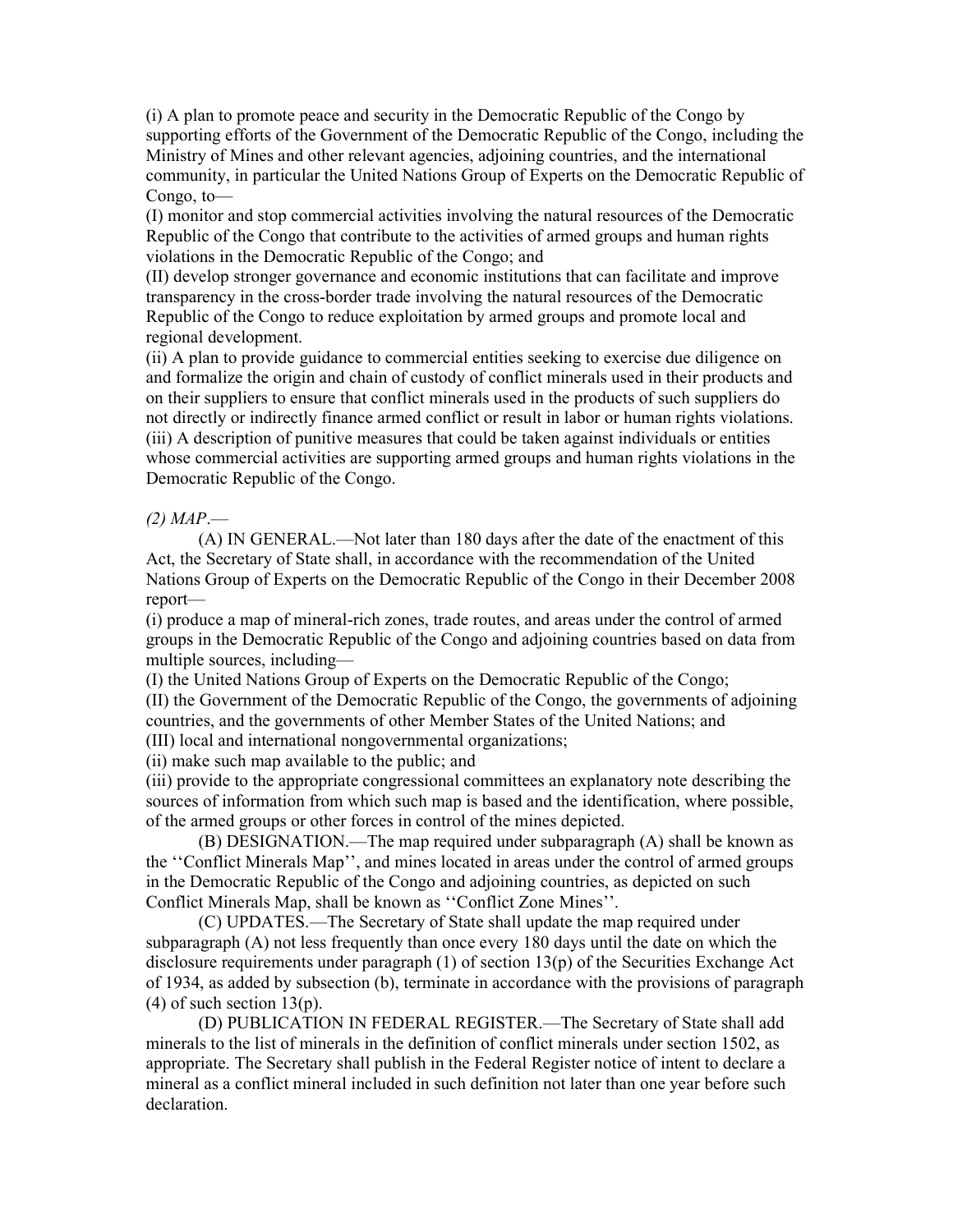# **(d) REPORTS**.—

*(1) BASELINE REPORT*.—Not later than 1 year after the date of the enactment of this Act and annually thereafter until the termination of the disclosure requirements under section 13(p) of the Securities Exchange Act of 1934, the Comptroller General of the United States shall submit to appropriate congressional committees a report that includes an assessment of the rate of sexual- and gender-based violence in war-torn areas of the Democratic Republic of the Congo and adjoining countries.

*(2) REGULAR REPORT ON EFFECTIVENESS*.—Not later than 2 years after the date of the enactment of this Act and annually thereafter, the Comptroller General of the United States shall submit to the appropriate congressional committees a report that includes the following:

 $(A)$  An assessment of the effectiveness of section 13(p) of the Securities Exchange Act of 1934, as added by subsection (b), in promoting peace and security in the Democratic Republic of the Congo and adjoining countries.

(B) A description of issues encountered by the Securities and Exchange Commission in carrying out the provisions of such section 13(p).

(C)(i) A general review of persons described in clause

(ii) and whether information is publicly available about—

(I) the use of conflict minerals by such persons; and

(II) whether such conflict minerals originate from the Democratic Republic of the Congo or an adjoining country.

(ii) A person is described in this clause if—

(I) the person is not required to file reports with the Securities and Exchange Commission pursuant to section  $13(p)(1)(A)$  of the Securities Exchange Act of 1934, as added by subsection (b); and

(II) conflict minerals are necessary to the functionality or production of a product manufactured by such person.

*(3) REPORT ON PRIVATE SECTOR AUDITING*.—Not later than 30 months after the date of the enactment of this Act, and annually thereafter, the Secretary of Commerce shall submit to the appropriate congressional committees a report that includes the following:

(A) An assessment of the accuracy of the independent private sector audits and other due diligence processes described under section 13(p) of the Securities Exchange Act of 1934.

(B) Recommendations for the processes used to carry out such audits, including ways to—

(i) improve the accuracy of such audits; and

(ii) establish standards of best practices.

(C) A listing of all known conflict mineral processing facilities worldwide.

**(e) DEFINITIONS**.—For purposes of this section:

*(1) ADJOINING COUNTRY*.—The term ''adjoining country'', with respect to the Democratic Republic of the Congo, means a country that shares an internationally recognized border with the Democratic Republic of the Congo.

*(2) APPROPRIATE CONGRESSIONAL COMMITTEES*.—The term ''appropriate congressional committees'' means—